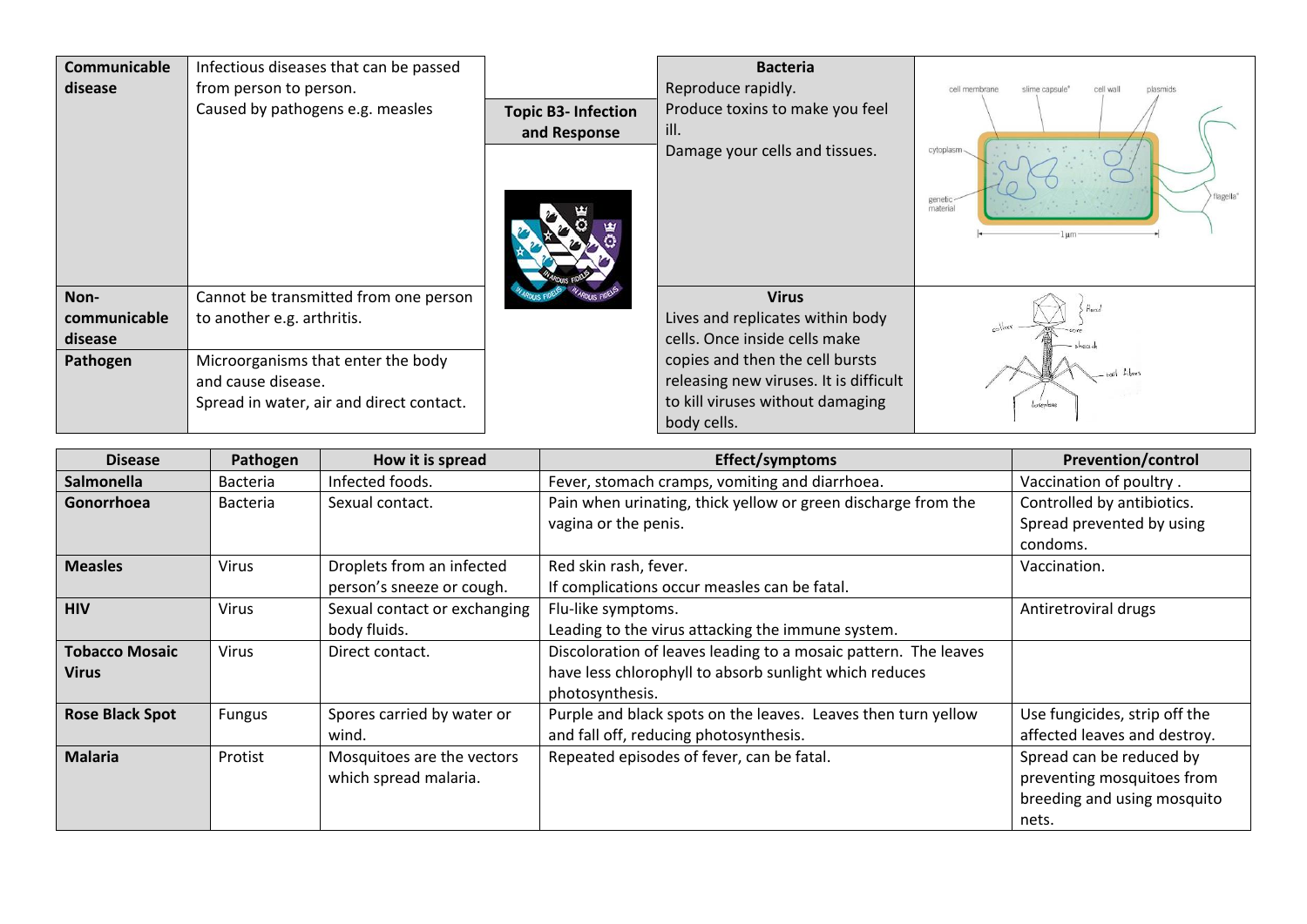| Non-specific body defences |                                                                                                                                 | <b>Antibodies</b>   | Produced by white blood cells                                                                                                                | <b>Vaccinations</b>                                                                                               |
|----------------------------|---------------------------------------------------------------------------------------------------------------------------------|---------------------|----------------------------------------------------------------------------------------------------------------------------------------------|-------------------------------------------------------------------------------------------------------------------|
|                            |                                                                                                                                 |                     | called lymphocytes. These bind to<br>pathogens and destroy them or<br>stick them together.                                                   | 1-Dead or inactive pathogen<br>is injected into the patient.<br>2-The antigens on the surface                     |
| The skin                   | Physical barrier which stops pathogens<br>from getting in.                                                                      | <b>Antitoxins</b>   | Produced by white blood cells<br>called lymphocytes. Antitoxins<br>neutralise toxins.                                                        | of the pathogen cause white<br>blood cells to produce a<br>specific antibody to attack<br>the pathogen.           |
| <b>Nose hairs</b>          | They trap particles that could contain<br>pathogens.                                                                            | <b>Antibiotics</b>  | Antibiotics kill bacteria. Specific<br>antibiotics kill specific bacteria.<br>Some bacteria have become<br>resistant to certain antibiotics. | 3-If the person is infected<br>again with the same<br>pathogen, white blood cells<br>quickly produce the specific |
| <b>Mucus</b>               | The trachea and bronchi release mucus to<br>trap pathogens.                                                                     | <b>Painkillers</b>  | No effect on the pathogens but do<br>reduce the symptoms of the illness.<br>Paracetamols and aspirins are<br>examples of painkillers.        | antibodies.<br>4-The antibodies quickly<br>destroy the pathogen so that<br>the person does not get ill.           |
| <b>Cilia</b>               | The trachea and bronchi are lined with cilia<br>which move the mucus up to the back of<br>the throat where it can be swallowed. | <b>Phagocytosis</b> | Some white blood cells called<br>phagocytes engulf pathogens.                                                                                |                                                                                                                   |
| <b>Stomach</b><br>acid     | The stomach makes hydrochloric acid to<br>destroy pathogens.                                                                    | <b>Penicillin</b>   | An antibiotic produced by<br>Penicillium. Kills bacteria.                                                                                    | vaccine                                                                                                           |

|                            | <b>Drug testing</b>                                      |                                              |                                      |
|----------------------------|----------------------------------------------------------|----------------------------------------------|--------------------------------------|
| <b>Trial stage</b>         | Procedure                                                | <b>Purpose</b>                               | <b>Pros and cons of vaccinations</b> |
| <b>Preclinical testing</b> | Drugs are first tested on human cells and tissues.       | Test for efficacy, toxicity and dosage.      |                                      |
|                            | Followed by testing on animals.                          |                                              | Pro-vaccines help to control lots of |
| <b>Clinical testing</b>    | Tested on human volunteers.                              | To make sure that the drug does not have any | communicable diseases.               |
|                            | Firstly on healthy volunteers.                           | harmful side effects.                        | Pro-Epidemics can be prevented if    |
|                            | Secondly- if results are good it is tested on people who | To find the optimum dosage and to see how    | lots of people are vaccinated.       |
|                            | have the illness. Small sample group.                    | the illness response to the drug.            | Con-Vaccines don't always work       |
|                            | Next patients are divided into two groups. Group 1 is    | To see if the drug makes a real difference.  | Con-Sometimes people have bad        |
|                            | given the new drug, group 2 is given a placebo.          | To avoid bias.                               | reactions to vaccines.               |
|                            | The clinical trial is 'blind' or even 'double blind'.    |                                              |                                      |
|                            | The results of these tests are not published until they  | To avoid bias and false claims.              |                                      |
|                            | have been through a peer review.                         |                                              |                                      |